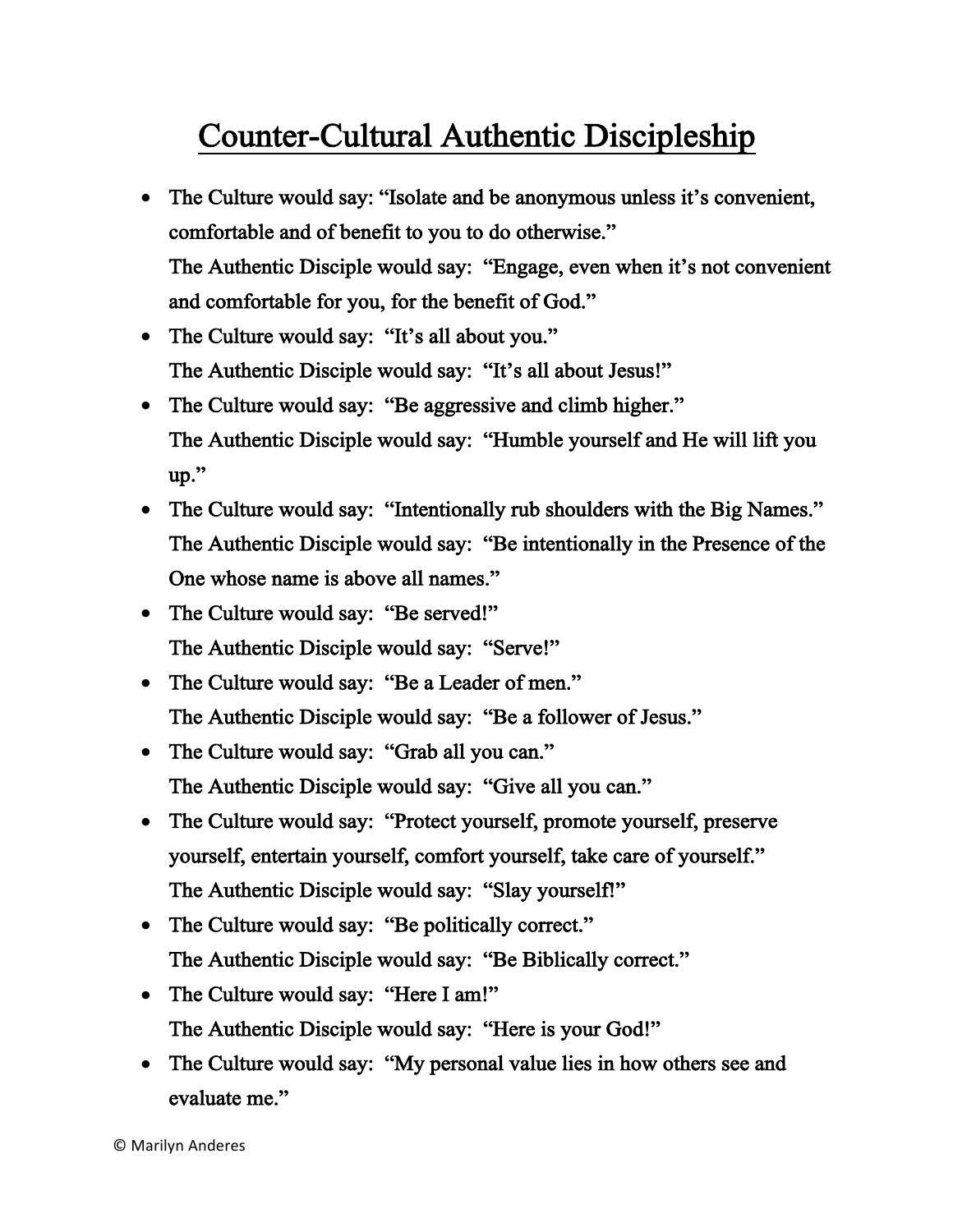The Authentic Disciple would say: "My personal value lies in how God sees and evaluates me."

- The Culture would say: "Nothing is ever enough." The Authentic Disciple would say: "God is enough!"
- The Culture would say: "Hold on with a white-knuckled grip." The Authentic Disciple would say: "Open up your hands to receive the only thing worth having ------ HIM."
- The Culture would say: "Strive!" The Authentic Disciple would say: "Surrender!"
- The Culture would say: "Demand your rights." The Authentic Disciple would say: "Attend to your responsibilities." (Our responsibility is to respond to His ability.)
- The Culture would say: "Hold your ground!" The Authentic Disciple would say: "Be radically repentant and return to God."
- The Culture would say: "Enlist others and even God in meeting your heart longings."

The Authentic Disciple would say: "Come alongside God in His heart longings."

- The Culture would say: "Live for the moment." The Authentic Disciple would say: "Invest in eternity."
- The Culture would say: "Rely on being articulate, persuasive, and eloquent."

The Authentic Disciple would say: "Speak the very words of God and rely on a demonstration of the Spirit's power."